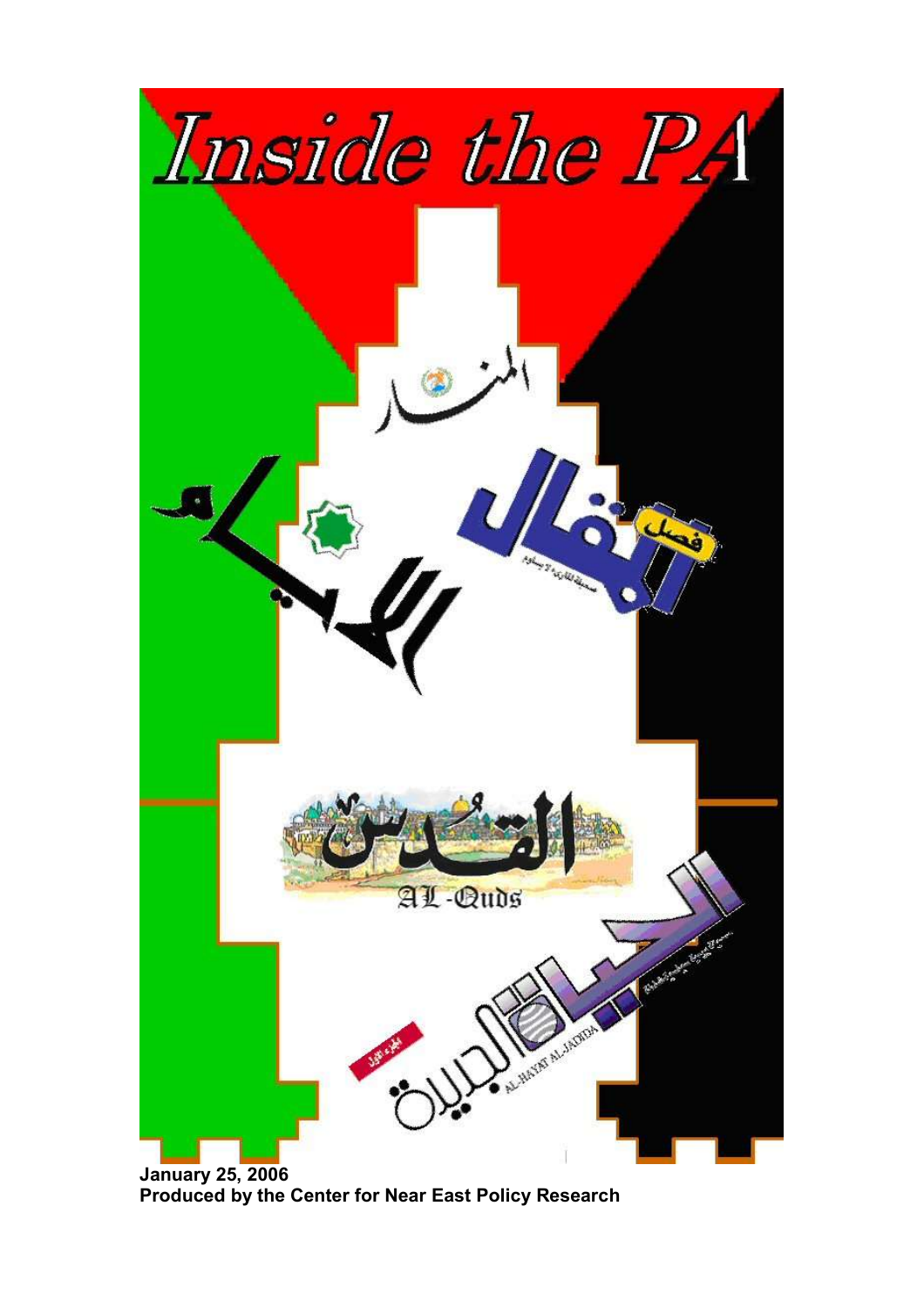### *Editor's note:*

*Welcome to the sixth edition of "Inside the PA," a weekly on-line publication designed to provide an open-source and yet valuable insight into the workings of the Palestinian Authority. We will review important statements by senior PA officials and developments within Palestinian society as taken from the Palestinian and Arab media*.

# **QUOTABLE**

**" The Palestine is a land of Islamic trust that cannot be given up."** -- Hamas leader Zahar reiterates that there has been no change in his movement's goal to destroy Israel.

# **This Week in the PA**

- *In Ramallah, PA holds Palestinian Legislative Elections*
- *In Ramallah, former U.S. President Carter meets PA Chairman Abbas*
- *In Ramallah, Palestinian intellectuals threaten exile if Hamas wins*
- *In Nablus, Fatah leader shot to death by Palestinian gunmen*
- *In Kabatya, Islamic Jihad cell seeks to enter Israel on Election Day*
- *● In Gaza City, PA forces placed on full alert*
- *In Gaza City, Egypt and PA officials meet*
- *● In Gaza City, gunmen try to kill Hamas leader*
- *● In Khan Yunis, Hamas uses Gaza mosques for campaign*

# **NEWS DIGEST**

- **1.** FATAH GETS U.S., ISRAELI HELP IN ELECTIONS
- **2.** VIOLENCE EXPECTED TO MAR PLC ELECTIONS
- **3.** HAMAS USES MOSQUES; FATAH USES PA POLICE
- **4.** PA DECIDES TO CLOSE DOWN HAMAS TV
- **5.** PA ENABLES HAMAS TO EXPAND MEDIA
- 6. NO RECONCILIATION DURING PLC CAMPAIGN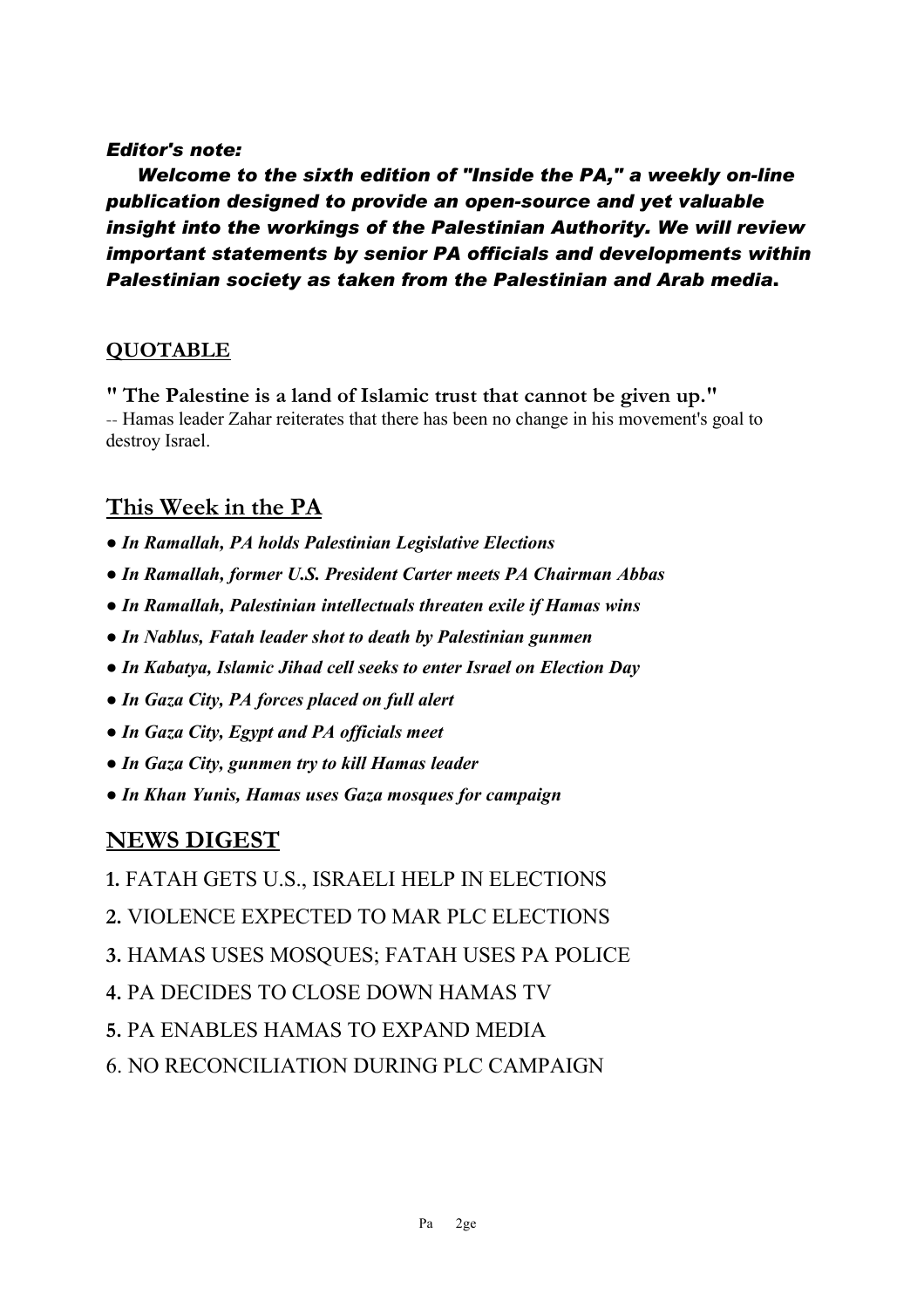## *Fatah Gets U.S., Israeli Help in Elections*

The ruling Fatah movement has obtained significant help from Israel and the United States to beat Hamas in the Palestinian Legislative Council elections.

The United States has pumped about \$2 million to the PA for ads that help bolster the Fatah movement. The ads were seen and heard throughout PA newspapers and electronic media.

The ads were sponsored by U.S. Agency for International Development and the PA. They were prominently published in all three Palestinian dailies and reported on development programs throughout the West Bank and Gaza Strip. One U.S. AID announcement on January 23 reported on a project to refurbish 110 apartments in the Rafah area of the Gaza Strip. The announcement said the administration of the project was conducted by the PA Finance Ministry and called for bids by contractors. The contractors were asked to apply to the PA Public Works Ministry.

Another U.S. AID announcement reported on a tender to refurbish 183 apartments in the Jabalya area of the northern Gaza Strip. Jabalya was the target of numerous Israeli attacks



Al Quds. Jan. 23, 2006

# Palestinian tells voter to disregard polls.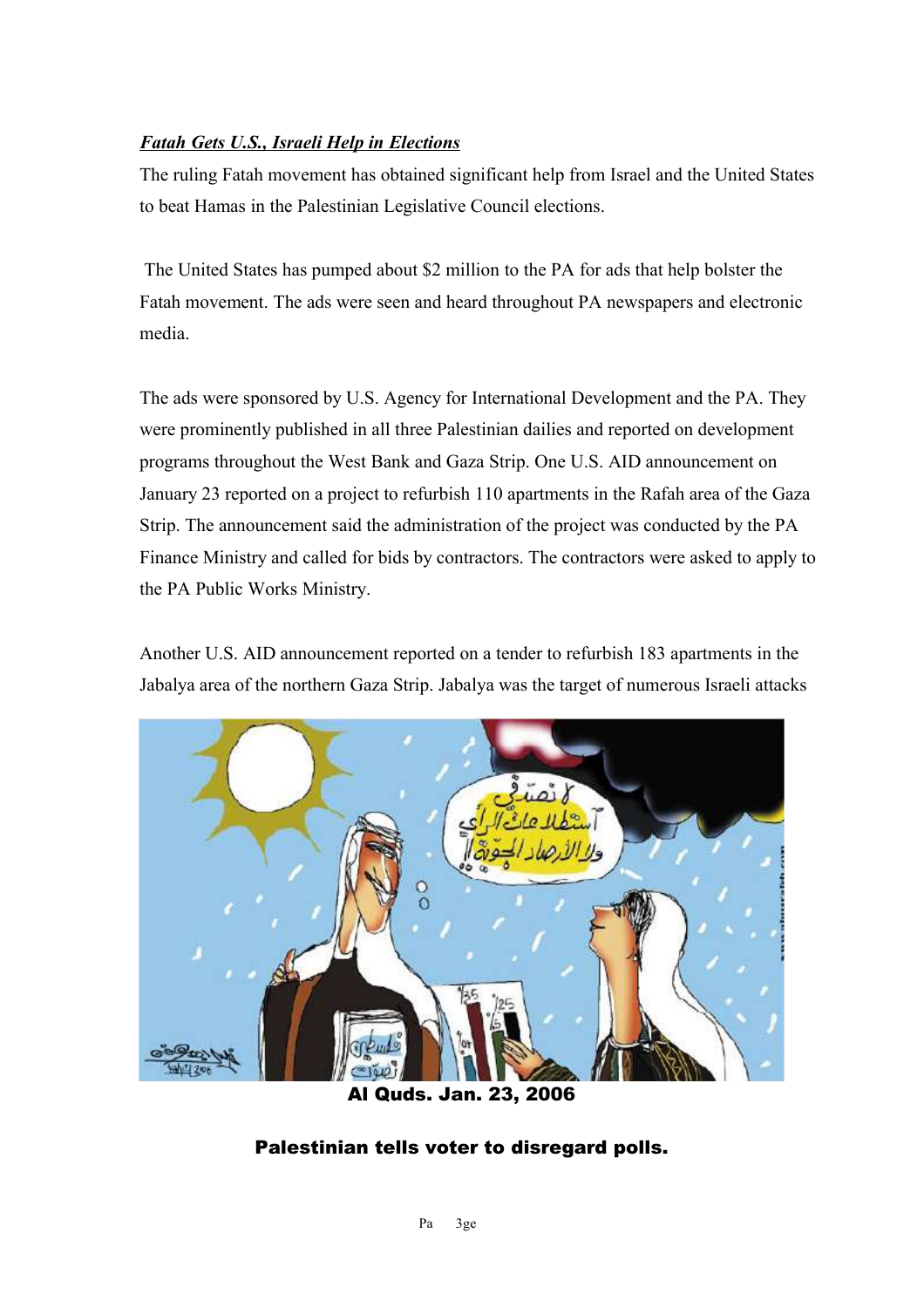on Palestinian terrorist targets, particularly missile and other weapons facilities.

Israel also helped Fatah by allowing the movement to campaign in Jerusalem. Hamas candidates were not accorded the same treatment and campaign posters by the Islamic party were torn down.

Israel also permitted interviews of Fatah candidate Marwan Barghouti, sentenced to five life terms for killing several Israelis and others in the West Bank. Three foreign television stations were allowed to enter prison to interview Barghouti, 46, who heads the Fatah list of candidates.

The content of the January 22 interviews of Barghouti were widely broadcast on PA television and reported in PA-owned or controlled newspapers. Barghouti, wearing his brown prison uniform, called on Hamas to join a national unity government.

Barghouti acknowledged that Fatah was hurt by the wave of Palestinian internecine violence. He said the violence has hurt Palestinian resistance of Israeli rule in the West Bank.

"What happened was shameful and harms the image of the resistance," Barghouti said. "The role of this rifle is to protect the Palestinian people and not be pointed at it."

Fatah has sought to exploit Barghouti's prisoner status. Fatah campaign posters as well as newspaper ads show Barghouti brandishing his handcuffed wrists above his head in a victory salute. The movement has sought to portray Barghouti as a successor of PA Chairman Mahmoud Abbas, who said he would resign after his current term expires in 2008.

PA-owned dailies employed the Barghouti interview to campaign for Fatah. Al Ayyam led the Barghouti interview as the lead story on Jan. 23. Underneath the story was a huge ad that trumpeted Barghouti as the "symbol of the resistance."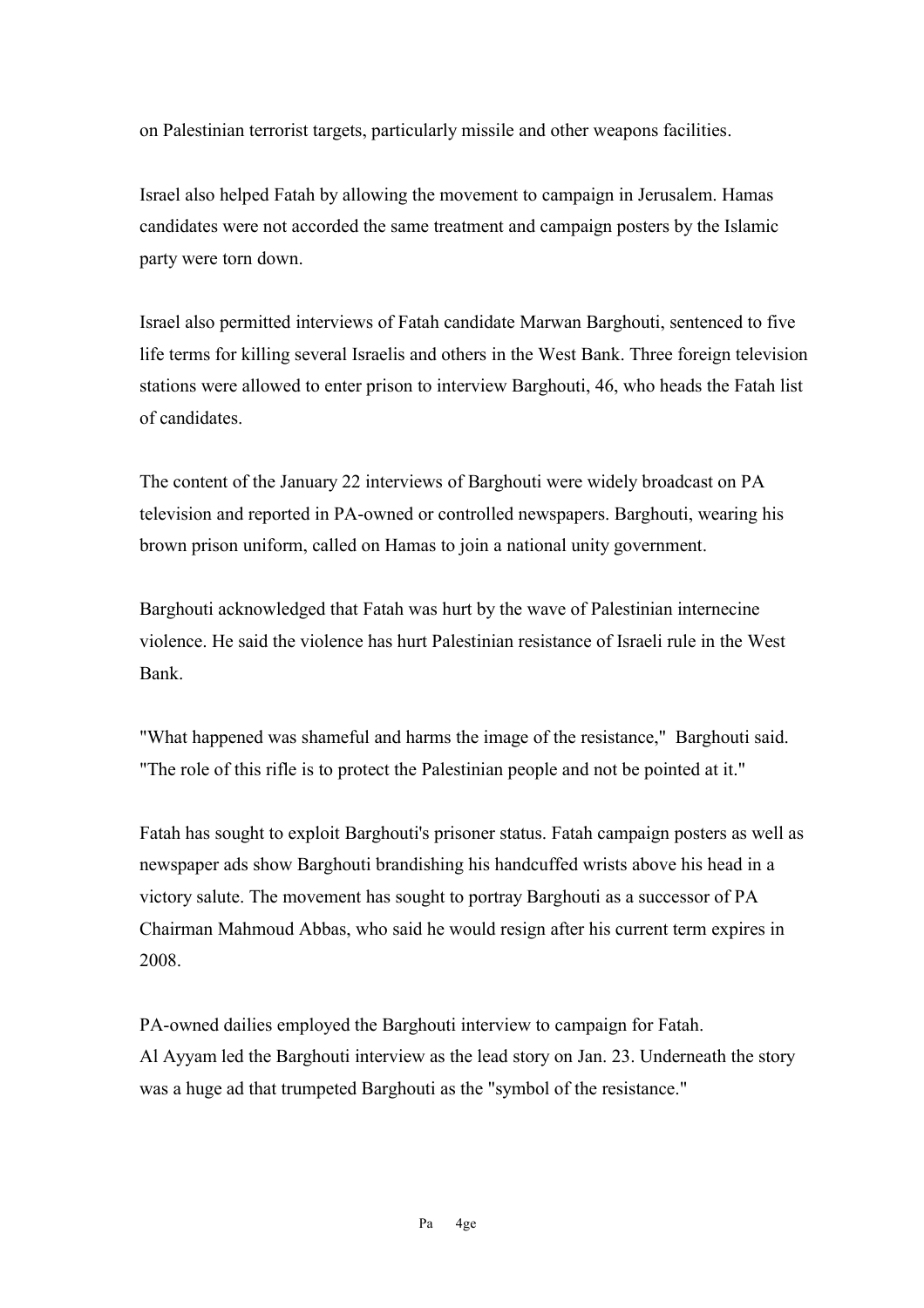## *Violence Expected to Mar PLC Elections*

Despite a pledge by insurgency groups, the Palestinian Authority has braced for massive violence during the Palestinian Legislative Council elections.

PA security forces have been on alert around polling stations in the West Bank and Gaza Strip. At the same time, messages in the PA media have warned Palestinians of approaching polling stations or government buildings with firearms. "We call upon all our people, regardless of their preferences and political affiliations, to participate widely in this democratic festival," a statement by Palestinian groups said on Jan. 24. "We assert that we will not allow any element to confiscate your right to vote and elect your representatives."



Al Quds. Jan. 23, 2006

# Palestinian counters the Israeli flag

at the West Bank security wall with an election flag.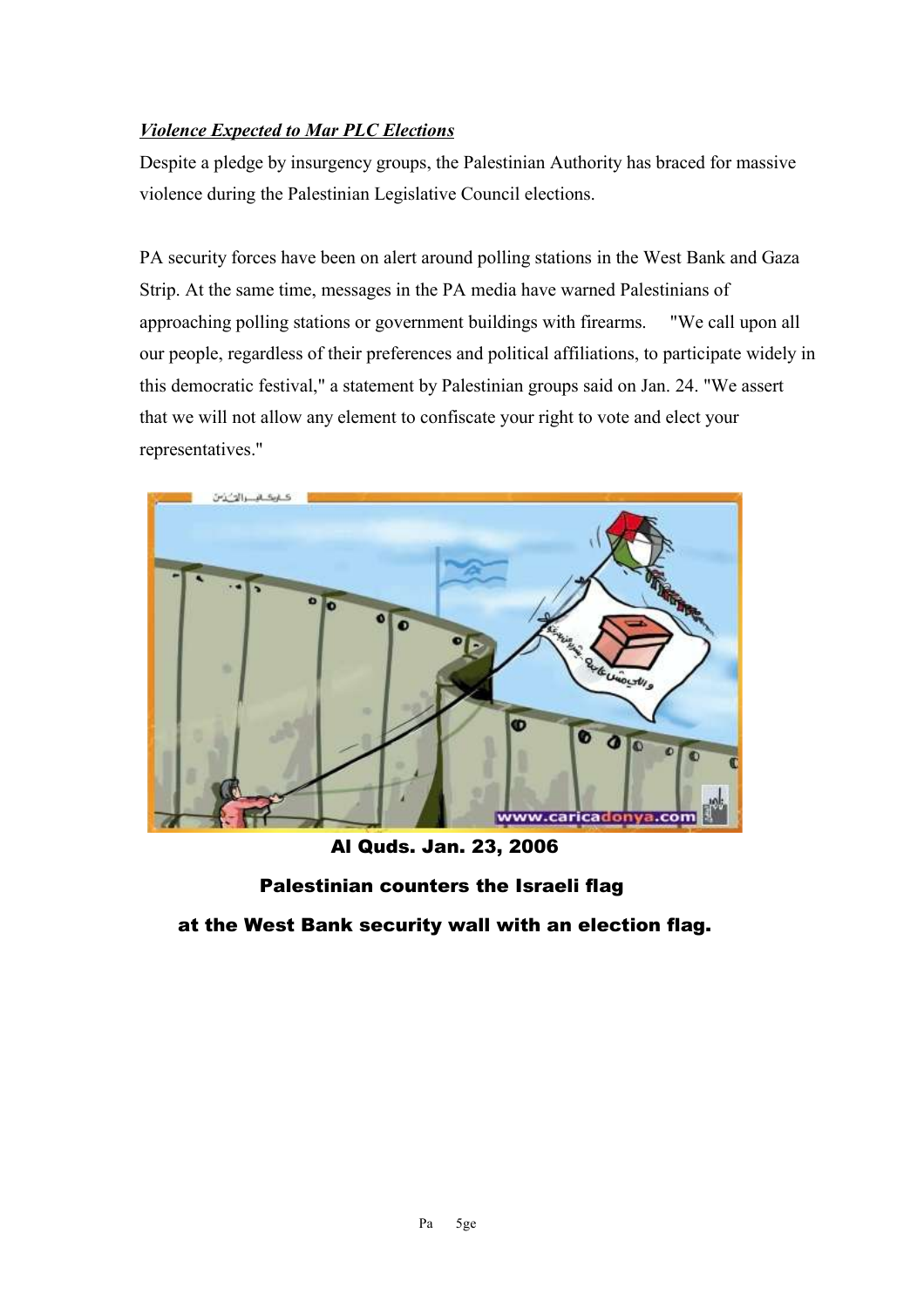But PA officials were bracing for violence. The Fatah-sponsored Al Aqsa Martyrs Brigades has already announced it would support police in guarding polling stations. Hamas has demanded the same privileges.

On the eve of elections, violence peaked in the West Bank. In Nablus, a Fatah leader, Abu Ahmed Hassouna, was killed by gunmen from his own movement.

The Palestinian Center for Human Rights reported that the gunmen came to Hassouna's house and asked him to remove a picture of PLC candidate Ghassan Shakaa from the wall of his house. Several hours later, the gunmen returned and tried to remove the picture. Hassouna came out of his house with a gun and the assailants opened fire.

Later, Hamas reported that unidentified gunmen tried to kill Hamas militia leader Abdul Halim Sayam in Gaza City. Sayam was reported to have escaped without injury.

Other Palestinians have been killed during Fatah rallies. On January 20, an 11-year-old from Gaza City, identified as Mohammed Shuhaiber, was struck and killed by a bullet fired by a Fatah supporter, later identified by the Palestinian Center for Human Rights as a PA security officer.

"It is worth noting that Palestinian gunmen, including members of the security services, do not hesitate in opening fire during electoral rallies and gatherings organized in the streets and public sites, thus threatening the lives of civilians," the Center said on January 21.

A day earlier, the deputy coordinator of the Third Way was shot and seriously wounded in an ambush in the Maghazi refugee camp in the central Gaza Strip. The Third Way is headed by former PA Finance Minister Salam Fayyad, who is pro-American.

Fatah has sought to exploit the victims of Palestinian violence in the election campaign. A Fatah radio station in the Gaza Strip interviewed the son of a PA officer killed in a shootout with Hamas in 2005.

"Don't forget that Hamas is colored by my father's blood," the son of Ali Mawaki, Hassan, said.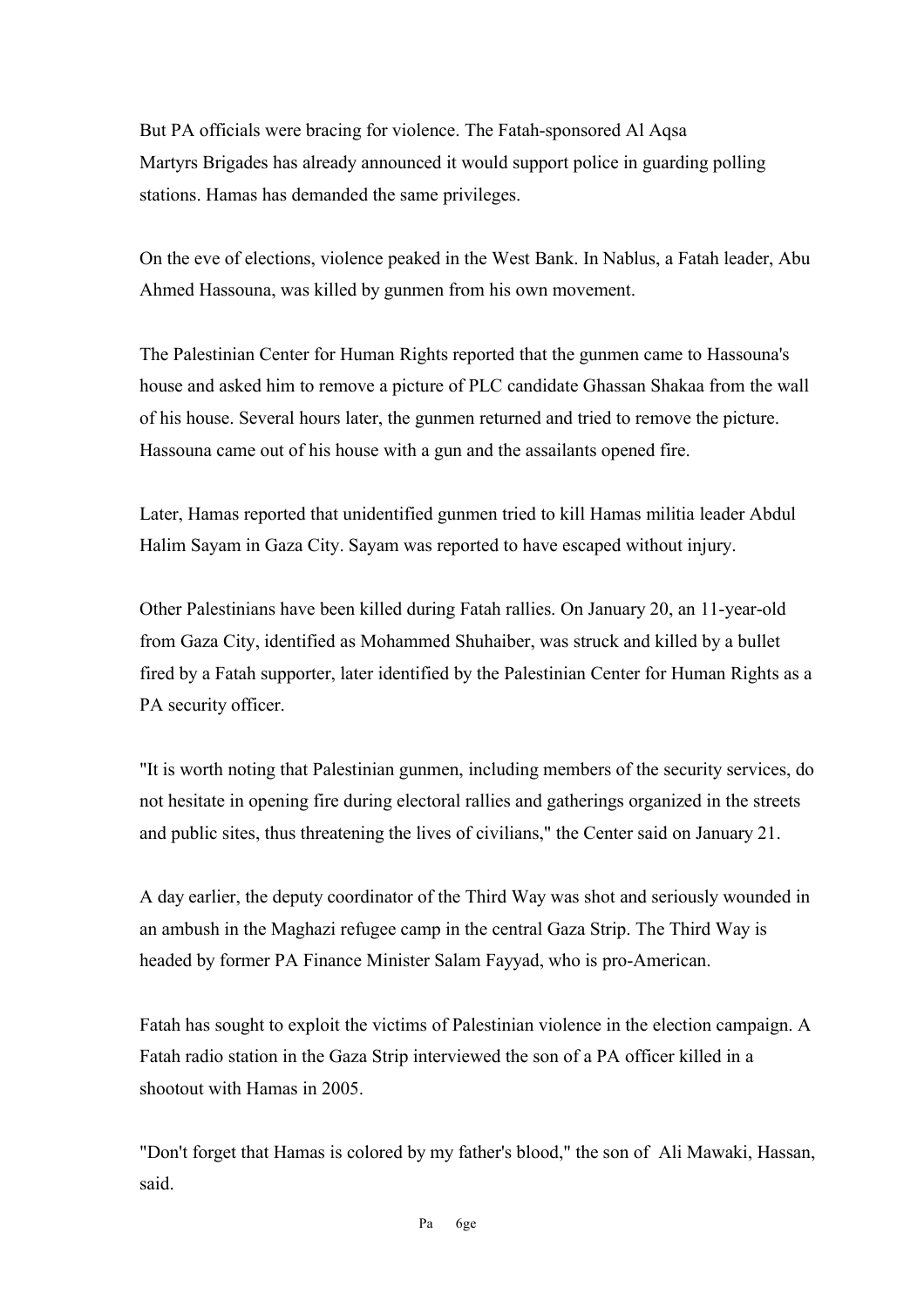

www.mahjoob.com Palestinian anarchy: "Papa where are you"

Deputy Prime Minister Nabil Shaath said Fatah would not dismantle Hamas or Islamic Jihad after the PLC elections. Shaath acknowledged the promise to do so by PA Chairman Mahmoud Abbas.

"We can't honor Abbas' commitment to dismantle the Hamas and Islamic Jihad militias," Shaath said in an interview with Spain's El Pais newspaper on January 24.

Shaath said the PA would require additional training and weapons to confront the insurgency groups. He also cited the need to develop the Palestinian economy and reduce employment.

"We must rebuild the security forces, have more weapons and munitions at its disposal and plan better training for the police and army," Shaath said. "That will take time. It will take a long time before these three prerequisites are met."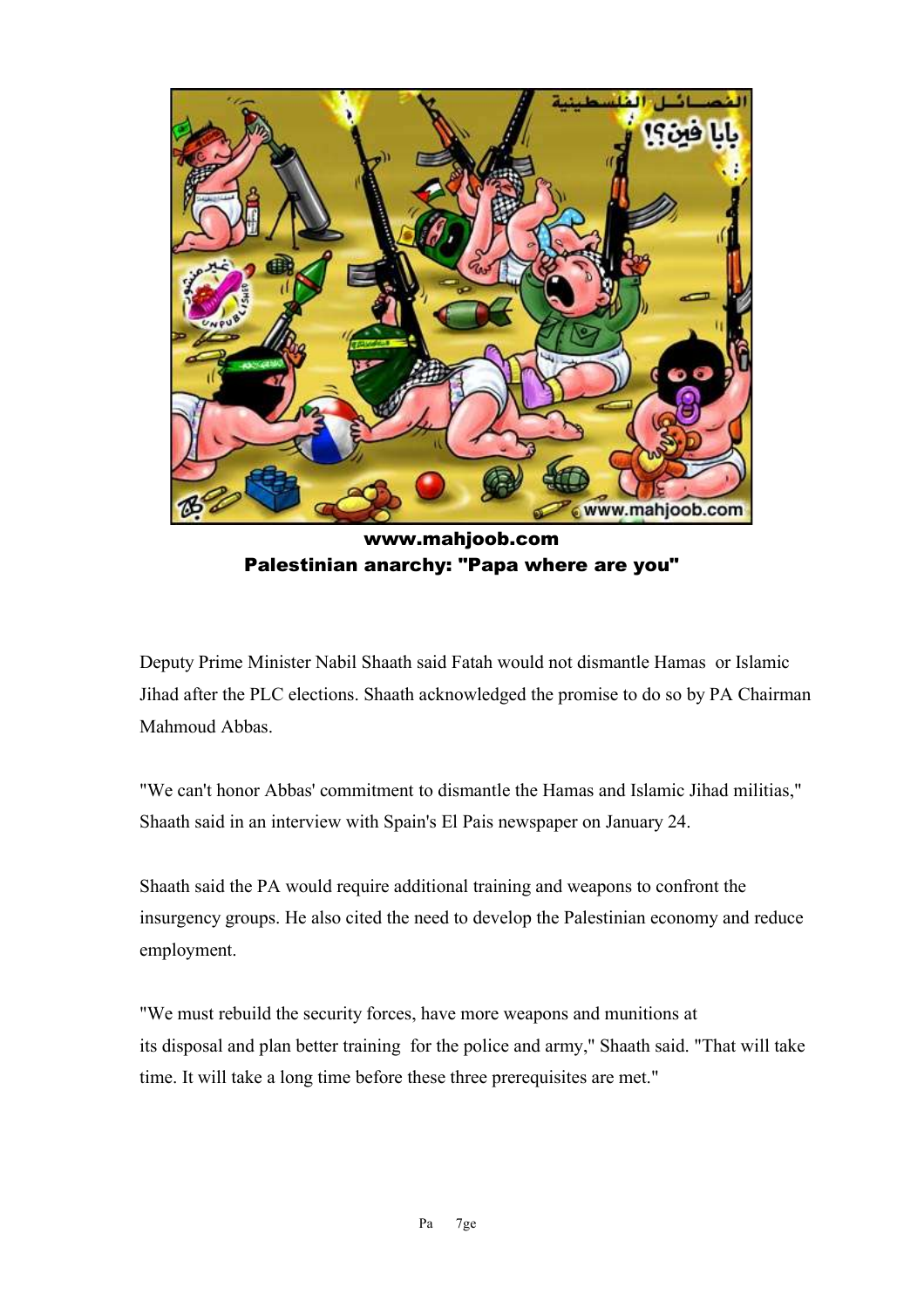## *Hamas Uses Mosques; Fatah Uses PA Police*

Fatah was accused of using the Palestinian Authority police in the campaign for Palestinian Legislative Council elections.

At the same time, Hamas was said to have used mosques in the West Bank and Gaza Strip for election campaigning.

On January 22, Hamas said PA police officers were being forced to vote for Fatah. Hamas said in a statement published in the Al Quds daily that police who voted for Hamas were arrested and questioned.

The Hamas statement said at least five police officers were accused of not voting for Hamas were held and questioned for five hours. The officers were later released.



Al Ayyam. Jan. 23, 2006

"Tomorrow and after. Whoever makes promises, must honor them."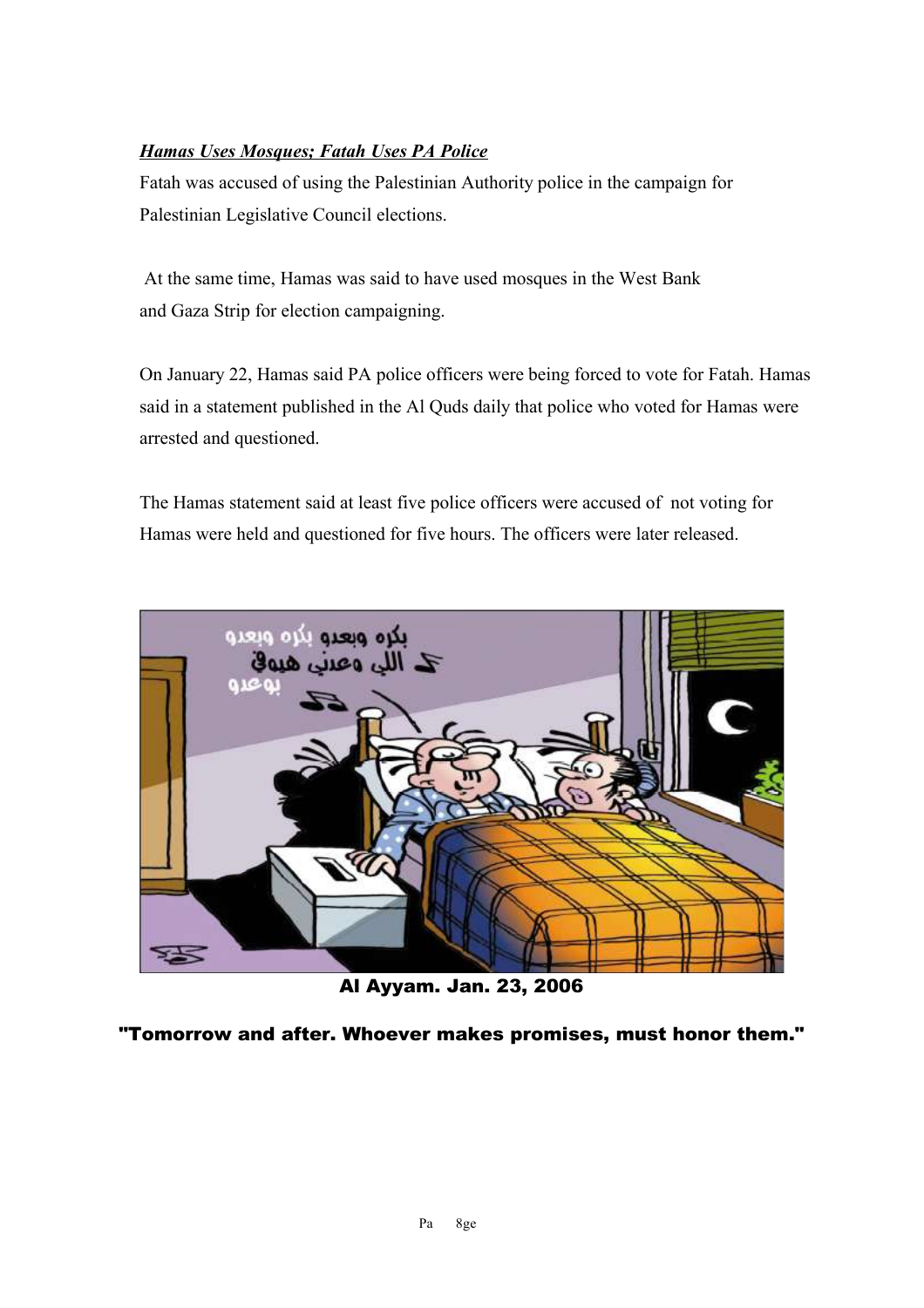On January 21, more than 60,000 PA police officers began to vote for PLC. The officers concluded voting on January 23. "On what grounds do you enslave people when they were born free," Hamas said in a statement.

Hamas said PA police commanders ordered all officers to vote for Fatah. The memorandum was said to have warned that anybody who does not vote for Fatah will be fired.

The Palestinian Center for Human Rights reported that PA security forces were seen using their vehicles for the Fatah campaign. The group said Fatah placed campaign posters on police and security force vehicles.

In other cases, officers waved placed Fatah flags on their police cars. PA law bans police or other government agencies from taking sides in the election.

The Interior Ministry said Hamas has sent gunmen to polling stations where security officers were voting. The ministry said one Hamas supervisor arrived at a voting station with a gun and a hand grenade in an attempt to intimidate policemen.

For its part, Hamas used mosques in the campaign. The Palestinian Center for Human Rights reported that dozens of mosque preachers called on worshippers to vote for Hamas during Friday prayers on January 20.

In the Sousi mosque at the Shati refugee camp in Gaza City, the preacher urged Muslims to vote for Hamas and denounced other parties. The sermon prompted threats from some of the worshippers who at one point tried to remove the imam from the pulpit.

Another commotion ensued in a mosque in Zahra south of Gaza City. The preacher called worshippers to vote for Hamas and in response some of the worshippers protested. One hurled a water bottle toward the preacher.

PA Elections Law No. 9 of 2005 bans the use mosques for campaigning activities. This includes the use of sermons to support candidates or hanging election posters on the walls of houses of worship.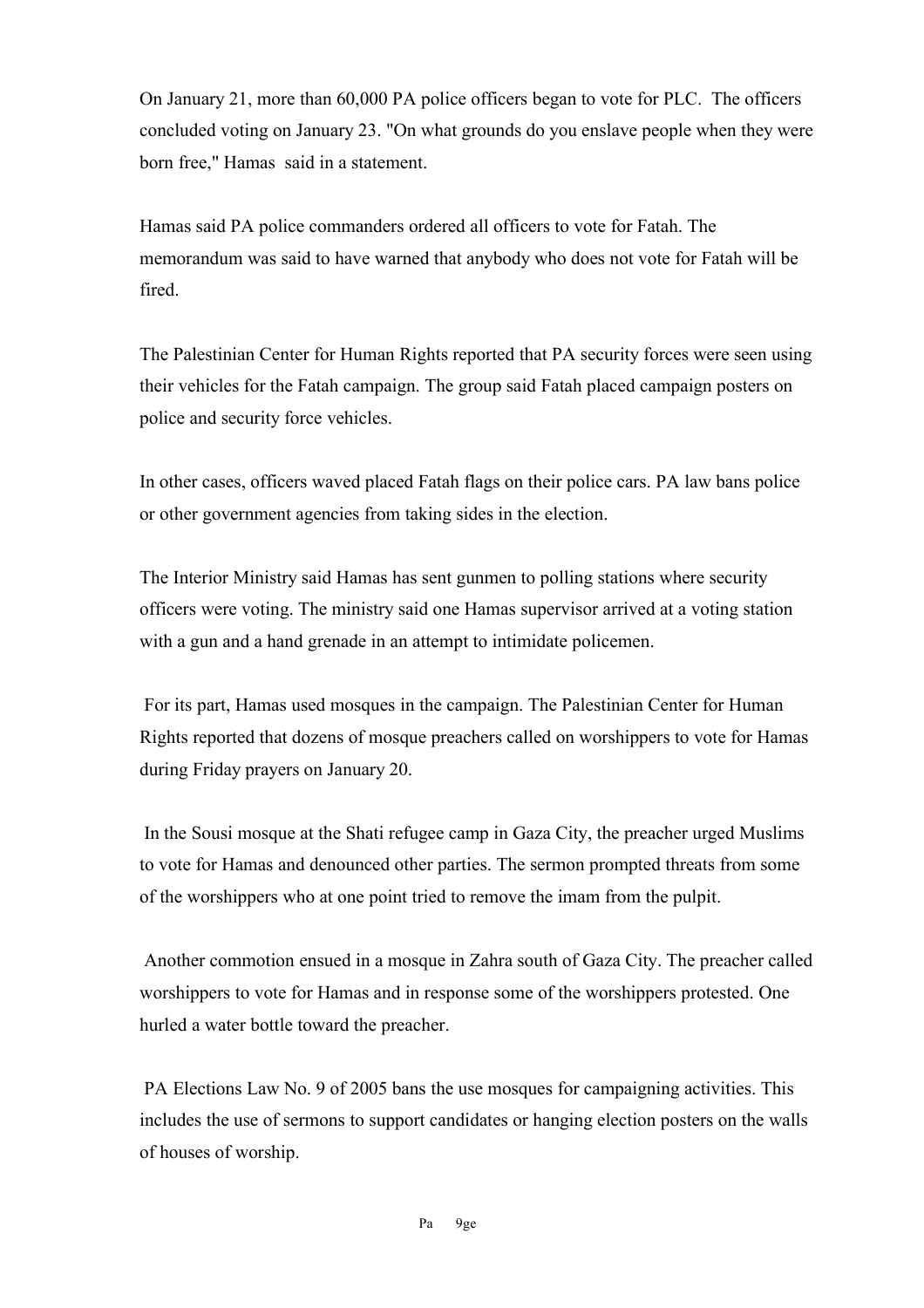### *PA Decides to Close Down Hamas TV*

The Palestinian Authority has decided to close down Hamas's new television station.

On January 22, PA public prosecutor said he would close the Hamas television station Al Aqsa. Prosecutor Ahmad Maghni said Al Aqsa TV did not acquire a broadcast license.

"The decision to close Al Aqsa television was made today," Maghni said on January 22. "A complaint was filed and inquiries were made, and we found out that the station had not legally applied [for a license]."

Al Aqsa began broadcasting in Gaza City on January 9. Hamas used the television station to broadcast ads during the campaign for the Palestinian Legislative Council elections.

Maghni said the PA Interior Ministry would be authorized to enforce the decision to close Al Aqsa. On the eve of elections, the Hamas television station, which acknowledged that it was operating without a license, continued to broadcast. "It is up to the interior minister and the police to enforce this decision," Maghni said.

Al Aqsa was said to have been the first private television station to apply for a license in the Gaza Strip. So far, most of its programming has been limited to Koran readings and children shows.

Hamas has used mosques to help transmit Al Aqsa's signal throughout the Gaza Strip. The Palestinian Center for Human Rights said Al Aqsa television has set up a transmission antenna from the third floor of the Bashir mosque in the Jabalya refugee camp north of Gaza Strip. The group said this was a violation of the law that prohibited the use of mosques for election activity.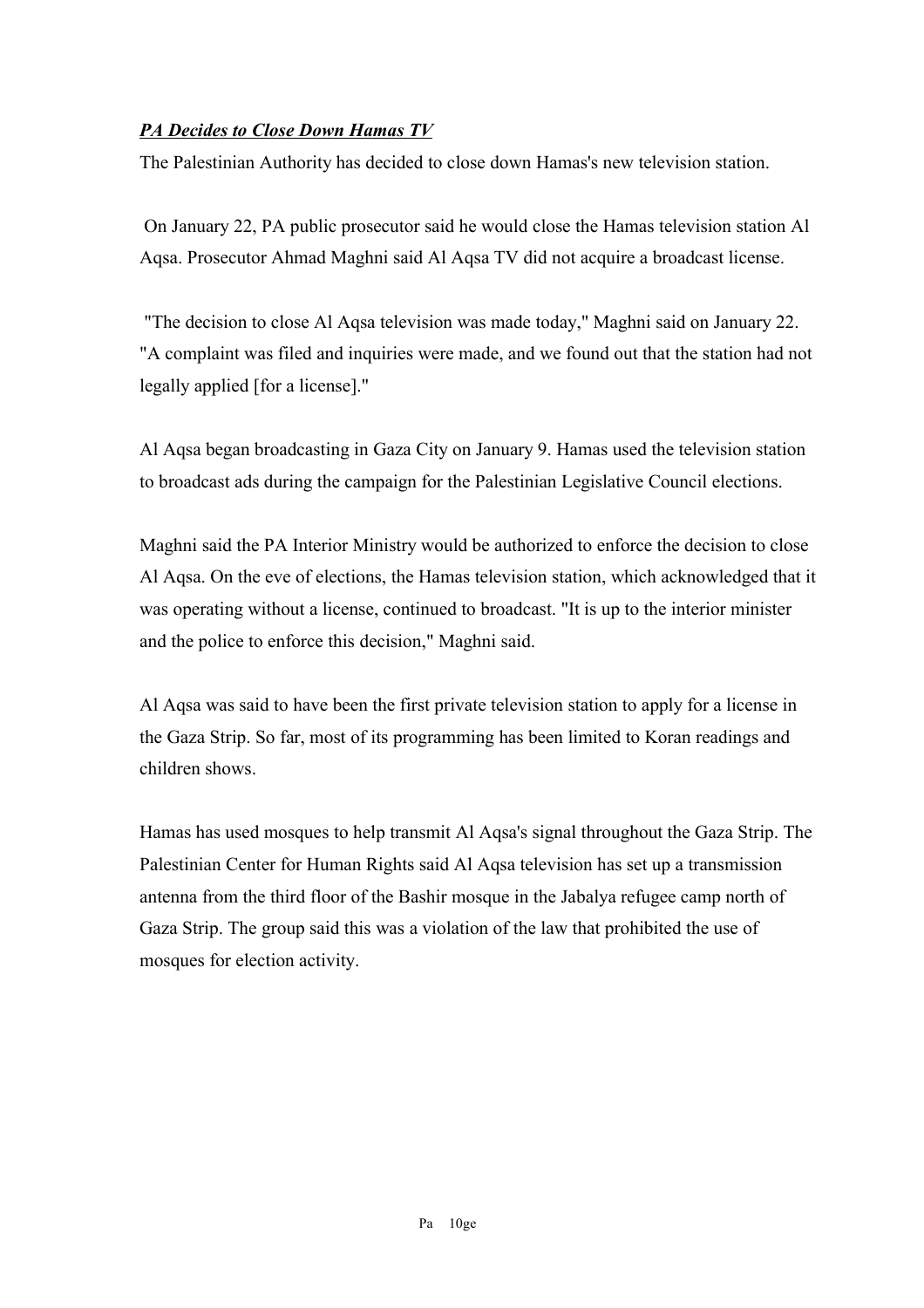### *Hamas: Goal Remains to Destroy Israel*

Hamas has told Palestinians that its goal remains the destruction of Israel. Hamas has broadcast television ads that stressed that it has not changed its platform that called for the destruction of Israel. Hamas leaders have been quoted as saying that all of Israel is Islamic land that must be reclaimed.

On January 17, PA television broadcast a message from Hamas leader Mahmoud Zahar. Zahar said his movement seeks to destroy Israel in accordance with Islamic law.

"Our principles are clear," Zahar said. "Palestine is a land of Waqf [Islamic trust], which can not be given up."

In the election ad, Zahar outlined Hamas's platform. He said the movement has drafted a plan that would teach Palestinians the history of the country and that of the Arab and Muslim nation.

Zahar stressed that Hamas would not recognize Israel nor allow any rights to Israelis.



www.omararts.com Palestinian call to stop internal violence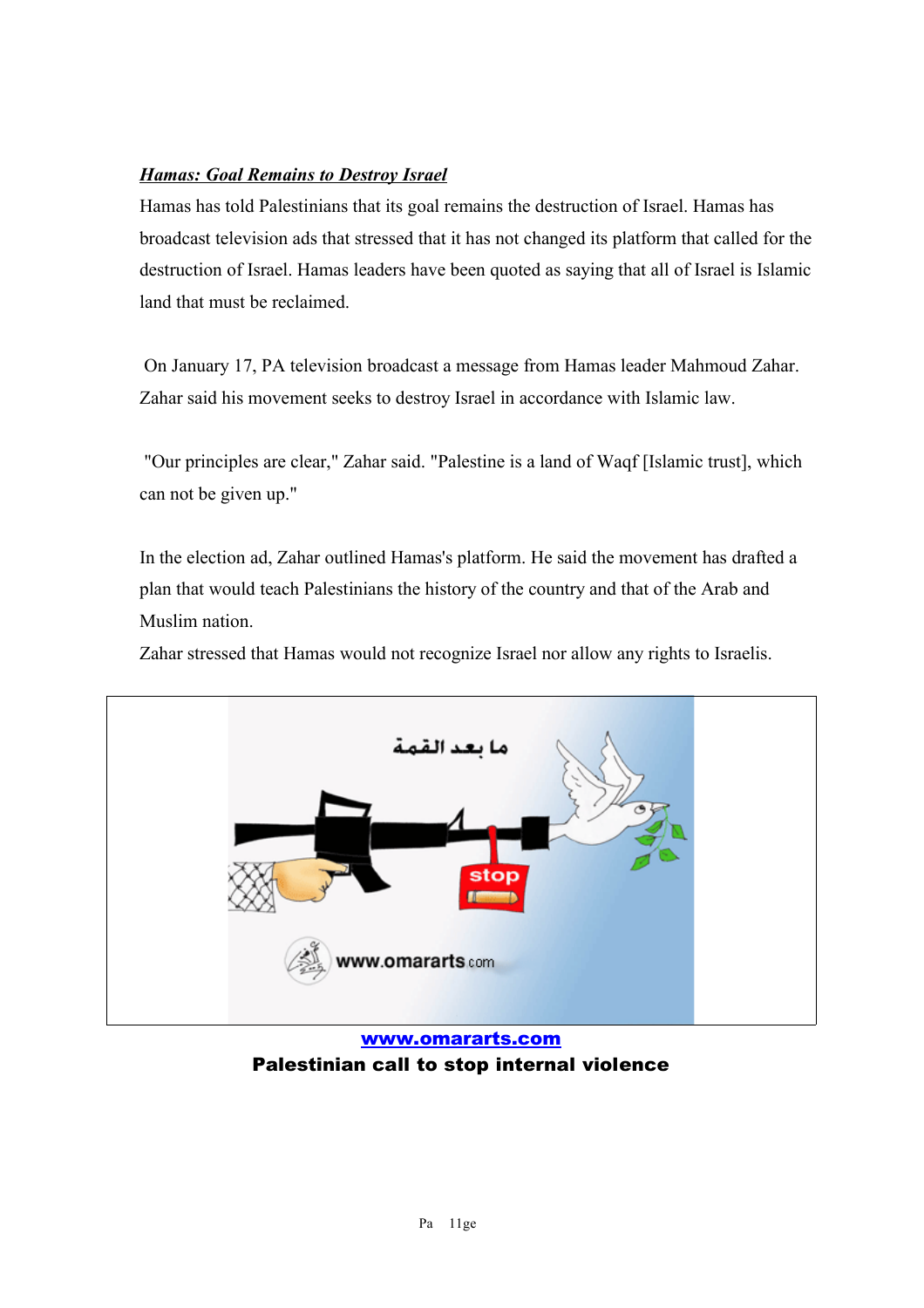He also ruled out any cooperation with the Jewish state. "We do not recognize the Israeli enemy, nor his right to be our neighbor, nor to stay [on the land], nor his ownership of any inch of land," Zahar said. "Therefore, we do not see [Israel] as an ally, not in policy, neither in security, economy or any form of cooperation."

"Israel is an enemy who is interested in uprooting us, and we are interested in restoring our full rights to return all the people of Palestine to the land of Palestine," Zahar said.

The ad was broadcast amid reports in the Israeli media that Hamas was ready to recognize and negotiate with Israel. The Israeli reports quoted Hamas candidates as saying they had nothing against Jews and would first seek an Israeli withdrawal to the 1967 borders.

On January 23, Zahar held a final news conference in Gaza City that was heavily covered in the PA-controlled media. Zahar did not rule out negotiations with Israel after the PLC elections. But he said Hamas would not halt attacks against Israel. "Negotiations are not illicit," Zahar said. "However to sit down with Israel [at the negotiating table] and smile and falsely claim to be making progress when it's not the case would represent a political crime and we are not going to deceive the Palestinian people. Our entry into the political arena in no way signifies that we are renouncing our right to resistance."

In interviews in the Palestinian media, including the movement's Al Risala, Ismail Haniyeh, said Hamas has not changed its positions. Instead, Israel has changed its position amid the Palestinian "steadfastness," a reference to the Palestinian war against Israel since 2000. Haniyeh said Israel, which left the Gaza Strip in September 2005, was now ready to withdraw from 80 percent of the West Bank.

In an interview with A-Jazeera television broadcast in the PA, Haniyeh distinguished between what he termed concrete strategies and election issues. The concrete strategies, he said, began with Israel.

"First, to cling to the land of Palestine as a historic right for the Palestinian people, to hold on to the choice of Palestinian resistance and resistance as a concrete choice to liberate the land and gain our rights back, to protect Palestinian unity, to consider the Palestinians in the Diaspora as one of the main factors in out $\lim_{n \to \infty} \frac{f}{f}$  Palestinian rights and features, and to